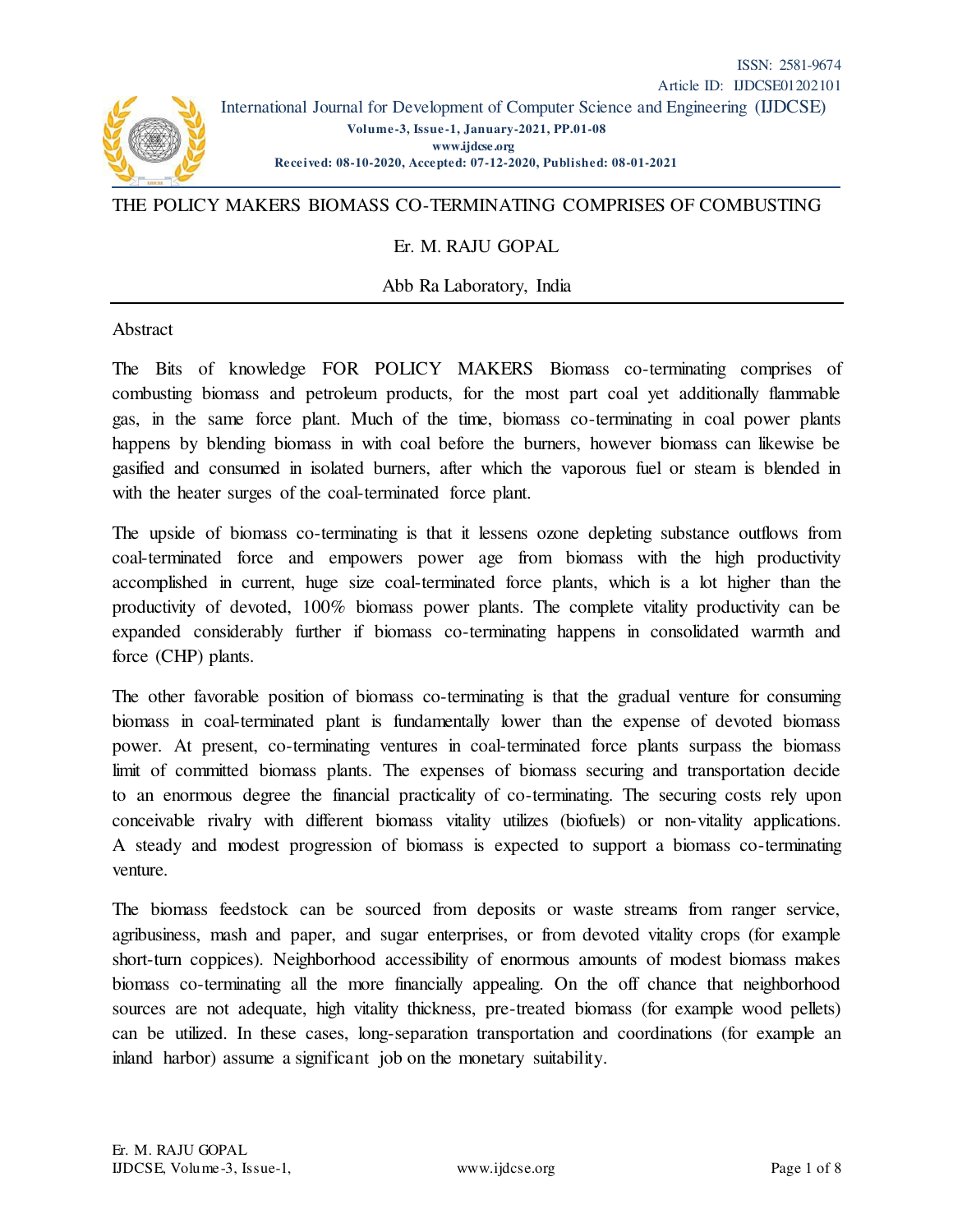In creating nations, the utilization of waste streams from farming and ranger service may likewise make extra worth and openings for work, and add to the provincial advancement. Coalterminated force stations that give both force and warmth to area warming systems, (for example, in Northern Europe) or even modern offices may altogether expand the effectiveness and the financial aspects of biomass co-terminating. Proper arrangements are expected to look for a productive utilization of the accessible biomass asset by empowering the utilization of coterminating regarding CHP any place appropriate.

Arrangements ought to likewise take into account the co-profits by the utilization of farming buildups or destruction squander, which would something else comprise a removal challenge. Biomass co-terminating has a gigantic potential for diminishing the CO2 discharges as biomass can supplant somewhere in the range of 20% and half of coal. Be that as it may, the net decrease of CO2 outflows and different contaminations depend to a high degree on biomass feedstock's root and store network. Likewise, a high rates of biomass co-terminating may decrease proficiency and force yield.

By the by, the subbing of just 10% of coal in the flow introduced coal-terminated electrical limit would result in around 150 GW biomass power limit, which is 2.5 occasions the current all around introduced biomass power limit. Biomass co-terminating can be considered as a progress alternative towards a totally carbon free force area. A few European nations and American States effectively offer arrangement motivating forces or have obligatory guidelines to expand the sustainable offer in the power area, which bolster the utilization of biomass cofiring, what's more, most biomass co-terminating ventures happens in these nations. The Clean Development Component (CDM) perceives biomass co-terminating as an approach to diminish CO2 discharges in creating nations.

 Be that as it may, to abuse the co-terminating potential with no natural effect pressing measures and innovation planning are required in rising economies, for example, India and China, where coal-terminated force limit is quickly developing and enormous wellsprings of biomass are accessible. The markers created by global associations to quantify the manageability of biovitality (counting security of soil and water assets, bio-decent variety, land designation and residency, and nourishment costs) should be incorporated into the strategy measures. Specialized

HIGHLIGHTS  $\Box$  PROCESS AND TECHNOLOGY STATUS - Biomass co-terminating comprises of consuming biomass alongside coal in coalfired power plants. Co-terminating can assume a significant job to expand the utilization of biomass in power age and decrease the discharges of ozone depleting substances (GHG) in light of the fact that lone a generally unobtrusive steady speculation is expected to retrofit existing coal plants or fabricate new coterminated plants.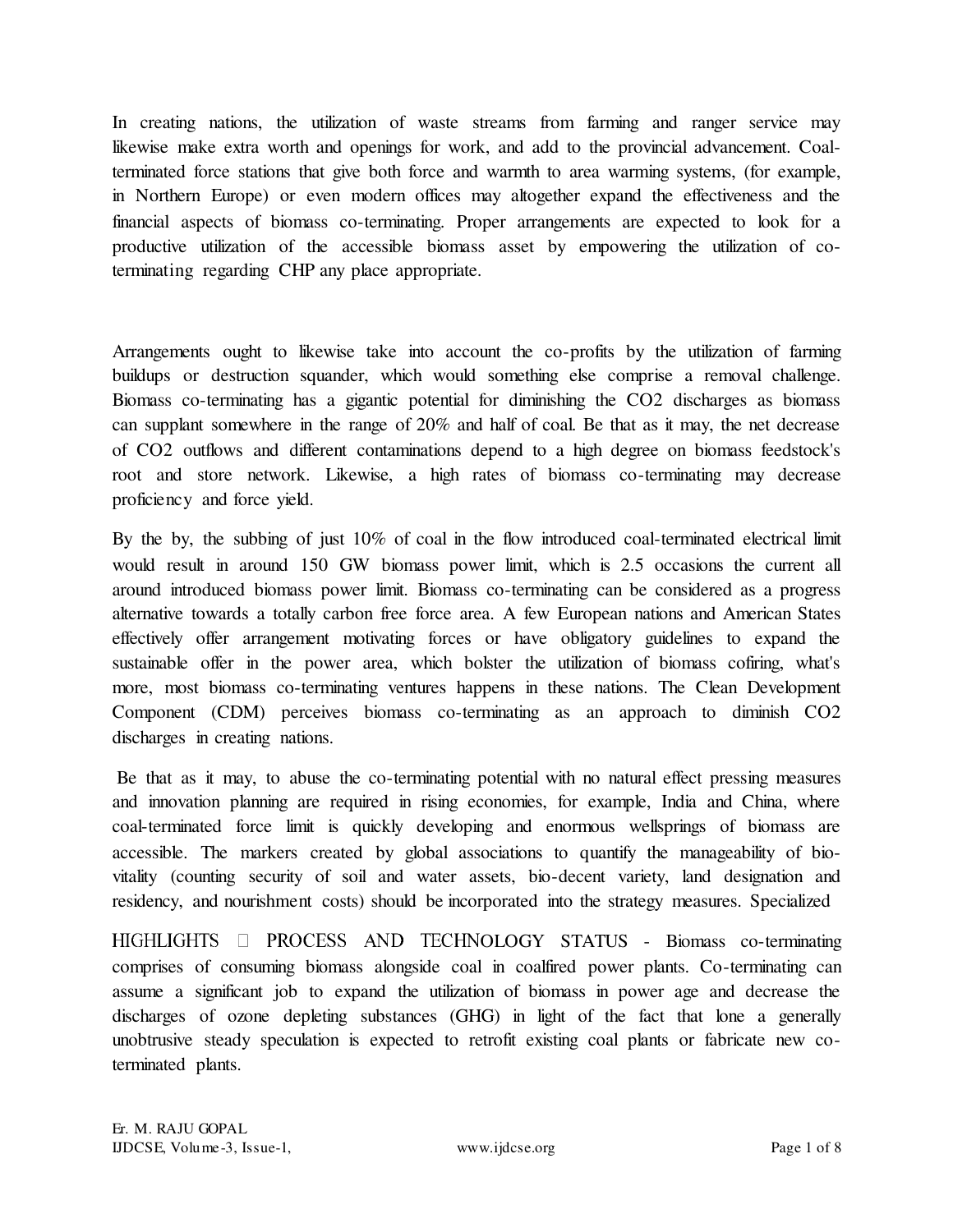Contrasted with power plants consuming 100% biomass, co-terminating offers a few focal points including lower capital costs, higher effectiveness, improved economy of scale and lower power costs because of the bigger size and the unrivaled presentation of current coal power plants. At present, around 230 force and consolidated warmth and force (CHP) plants use co-terminating, generally in North Europe and the United States, with a limit from 50 to 700 MWe. Coterminating in CHP plants is as of now the most serious choice to abuse the biomass vitality potential for both power and warmth creation. Biomass feedstocks incorporate ranger service and agribusiness deposits, creature compost, squander, and devoted vitality crops. Co-terminating advancements include:

1) direct co-terminating, utilizing a solitary heater with either normal or separate burners (for example the most straightforward, least expensive and far reaching approach); 2) circuitous coterminating, where a gasifier changes over strong biomass into a vaporous fuel; and 3) equal coterminating, where a different evaporator is utilized for biomass, and its steam age is then blended in with steam from customary boilers.  $\Box$  PERFORMANCE AND COSTS - The net electric proficiency of a co-terminated coal/biomass power plant ranges from 36% to 44%, contingent upon plant innovation, size, quality and portion of biomass. While a 20% coterminating (as vitality content) is as of now plausible, and over half is actually feasible, the typical biomass share today is beneath  $5\%$ , and once in a while surpasses  $10\%$  on a persistent premise.

A high biomass share implies lower GHG emanations.It is assessed that 1% to 10% biomass coterminating in coal power plants could decrease the CO2 outflows from 45 to 450 million tons for every year by 2035, assuming no biomass upstream discharges are represented. Be that as it may, high biomass shares include specialized issues, for example, making sure about adequate biomass and potential burning issues, for example, slagging, fouling (which lessens heat move) what's more, erosion..

The general expense of co-terminating is delicate to the plant area and the key cost component is the biomass feedstock. The venture cost for retrofitting a coal-terminated force plant for coterminating is in the scope of USD 430-500/kW for co-feed plants, USD 760-900//kW for isolated feed plants and USD 3000-4000/kW for roundabout co-terminating. These expenses are still essentially lower than the expense of devoted, 100% biomass power plants. The biomass fuel costs rely upon the biomass type, volume exchanged, and geographic area. The expenses for universally exchanged biomass pellets is around EUR 12/MWh higher than the expenses of coal.

Propelled pelletisation and – soon: torrefaction - can build the vitality thickness of biomass, diminish transportation cost, and improve stockpiling conduct. Considering all expense parts and expecting a markdown pace of 7%, a run of the mill levelised power cost for biomass coterminating ranges from USD 22/MWhe to USD 130/MWhe, with the real expense contingent upon suppositions about area, biomass type, cofiring innovation, and plant limit factor.  $\square$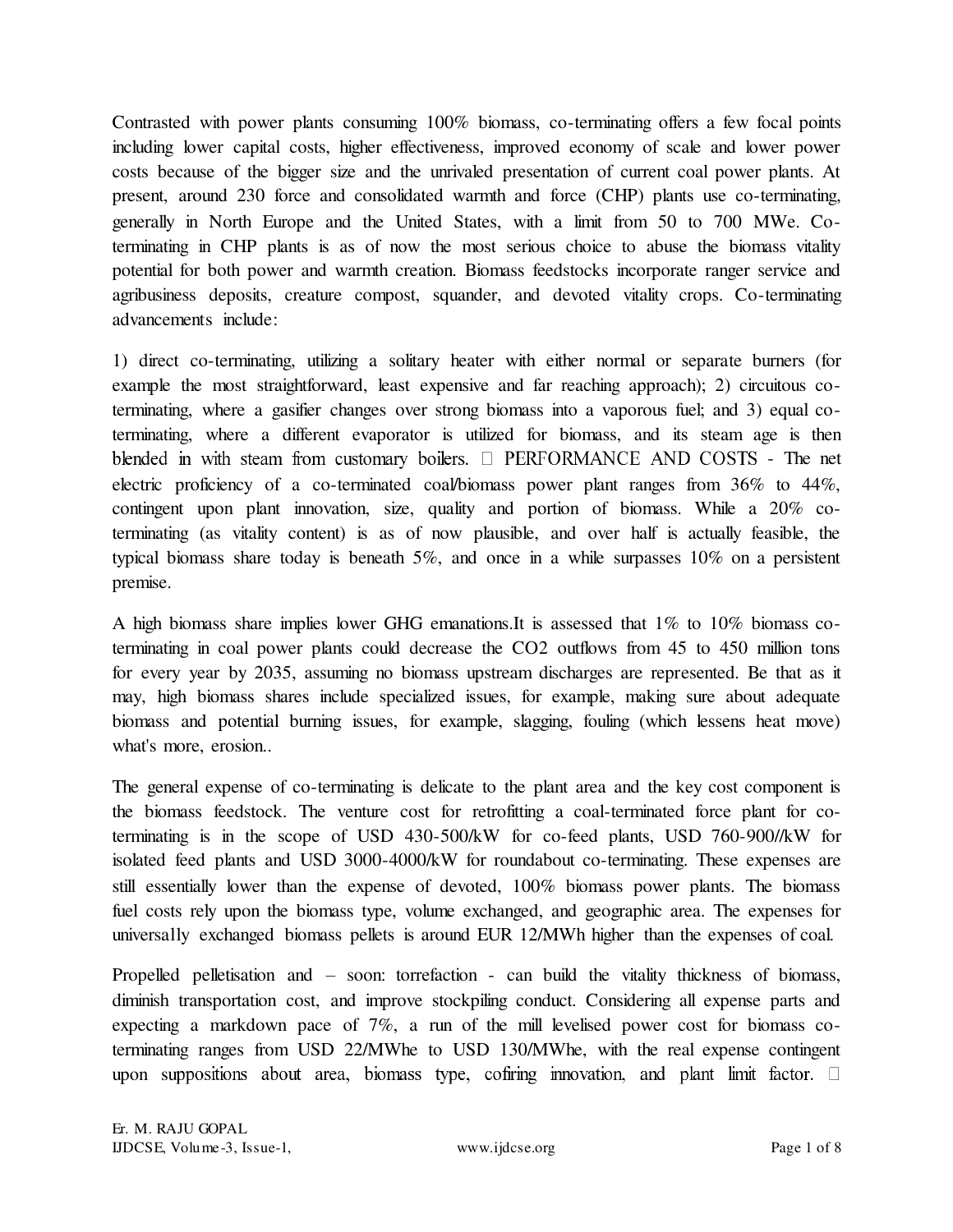SUSTAINABILITY, POTENTIAL AND BARRIERS - The substitution of 10% of the worldwide coal-terminated limit by cofiring would result in around 150 GW biomass limit.

For examination, the present co-terminating limit is assessed at between 1 and 10 GW (the vulnerability is related with the real biomass share in co-terminating plants) and the all out introduced biomass limit adds up to around 62 GW (2010). Hence, an enormous co-terminating potential exists, yet a solid increment would represent the issue of the accessibility of biomass, which can likewise be utilized for biofuels and biomaterials creation.

While evaluations of biomass assets differ incredibly, reasonable appraisals should just record for manageable biomass, for example assets which neither contend with nourishment creation nor include land-utilize changes with negative effects on condition and atmosphere. On this premise, the IPCC gauges a worldwide economical biomass vitality capability of 100 to 300 EJ every year, for the most part dependent on agribusiness and ranger service deposits and lignocellulosic feedstock.

The vitality utilization of biomass can increase the value of the ranger service and agribusiness parts of creating and developing nations. As of late, biomass creation and exchanging from Latin America, Africa and Asia has expanded altogether (for example 75 PJ in 2009), despite the fact that longdistance transportation lessens the advantage of utilizing biomass. Moreover, worldwide co-activity is expected to guarantee the supportability of biomass creation.

The Global Bioenergy Partnership (GBEP) and different associations are in the procedure of finishing pointers just as affirmation procedures to guarantee the supportability of biomass creation. Biomass co-terminating dependent on deposits and squanders has been perceived by the UNFCCC as an innovation to alleviate GHG outflows so nations can sell carbon credits related with their co-terminating ventures.

Different approaches to help cofiring incorporate CO2 discharge exchanging plans (for example the European ETS), the evacuation of non-renewable energy source endowments, motivating forces for changing over force plants into co-terminated CHP plants, and manCURRENT COSTS AND COST PROJECTIONS At present, co-terminating in cutting edge joined warmth also, power plants is viewed as the most savvy choice of delivering power from biomass. Deciding the general expense for biomass co-terminating in coal-terminated force and CHP plants requires examination of a few segments, especially expenses of speculation, activity and support, and fuel.

It must be noted that the genuine costs is delicate to the particular site furthermore, the current establishment (assuming any), which decide the speculation costs just as expenses of the coal and biomass to be utilized (Power Generation University, 2011). The fuel cost is the most significant factor when considering the extra expenses for co-terminating. The speculation cost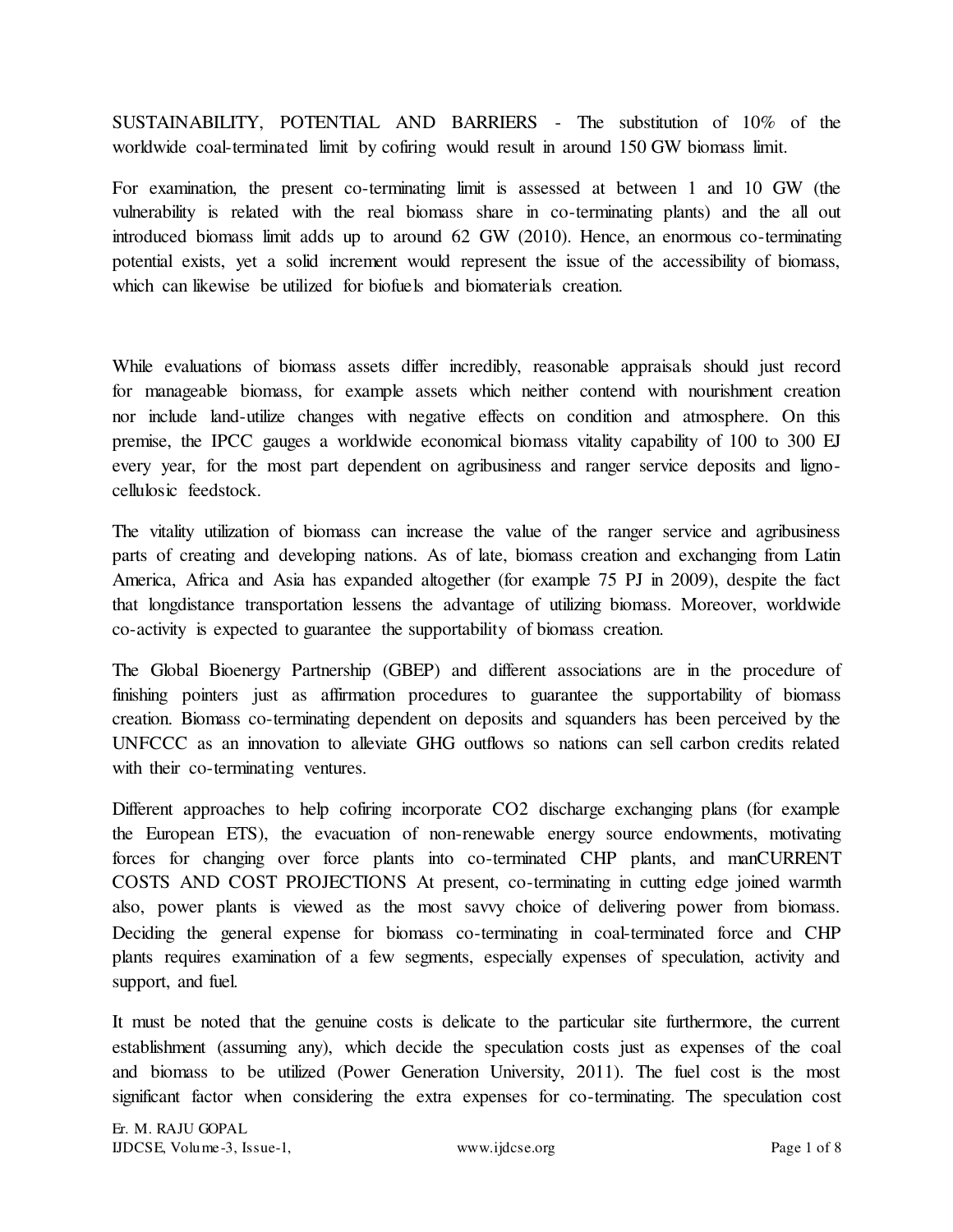relies upon plant limit and administration (for example power age just or joined warmth what's more, power) just as the sort of the biomass fuel to be utilized, and the nature of the current kettle (assuming any).

The expenses of retrofitting9 a current coal-terminated force plant to empower biomass coterminating are commonly in the scope of USD 300-700/kW for co-feed plants (IPCC 2011; IEA 2012; IRENA 2012) with European gauges around £200/kW or  $\epsilon$ 220/kW (Mott McDonald 2011; ECN 2012a). Separate feed plants cost around USD 760- 900//kW (IPCC, 2011). These low speculation costs contrasted with committed biomass power plants are the result of previous huge coal-terminated force plants and related framework.

Speculation costs for roundabout co-terminating are around USD 3000-4000/kW (about 10x higher than direct co-terminating (ECN 2012b)), be that as it may this strategy takes into account the utilization of less expensive waste powers with debasements. The activity and upkeep (O&M) cost are prone to be like coal-terminated force plants (5-10 USD/MWh), as coterminating expanded fuel taking care of expenses be that as it may, lessens desulphurization expenses and debris removal costs (Mott McDonald 2011).

TypicaO&M costs around 2.5-3.5% of capital expenses for direct co-terminating (IRENA 2012), and around 5% for circuitous co-terminating (ECN 2012b). All in all, it scales up when the biomass to coal proportion increments, and the nature of the biomass utilized abatements. 9 Incl. offices for fuel taking care of and arrangement, kettle alteration, possibility, duties, expenses and the sky is the limit from there.

The biomass fuel cost comprises of two parts: the expense of the feedstock and the expense of transportation, arrangement and dealing with. Feedstock costs differ extraordinarily with the biomass starting point (for example devoted development or horticulture and ranger service squander), type and arrangement (for example vitality and dampness content). An ongoing IRENA study gives feedstock cost information for a scope of locally accessible biomass assets in the United States, Europe, Brazil, and India (IRENA, 2012). These costs go from USD 0- 11/MWh for bagasse in Brazil and India to USD 6-22/MWh for farming deposits in the United States and Europe.

For huge scope co-terminating, administrators need to go to naturally increasingly costly committed vitality crops (for example short turn coppices) or universal biomass exchange, in the event that the provincial foundation takes into account this alternative. Especially over long separations, the transportation costs depend to a huge degree on the vitality thickness (warming estimation) of the biomass fuel. Biomass pelletisation is a approach to essentially build the warmth esteem per volume of biomass. In the course of the last four years10, costs of mechanical pellets vacillated between EUR 24/MWh and EUR 30/MWh, which is around EUR 12/MWh more than the expense of coal (Hawkins Wright, 2011).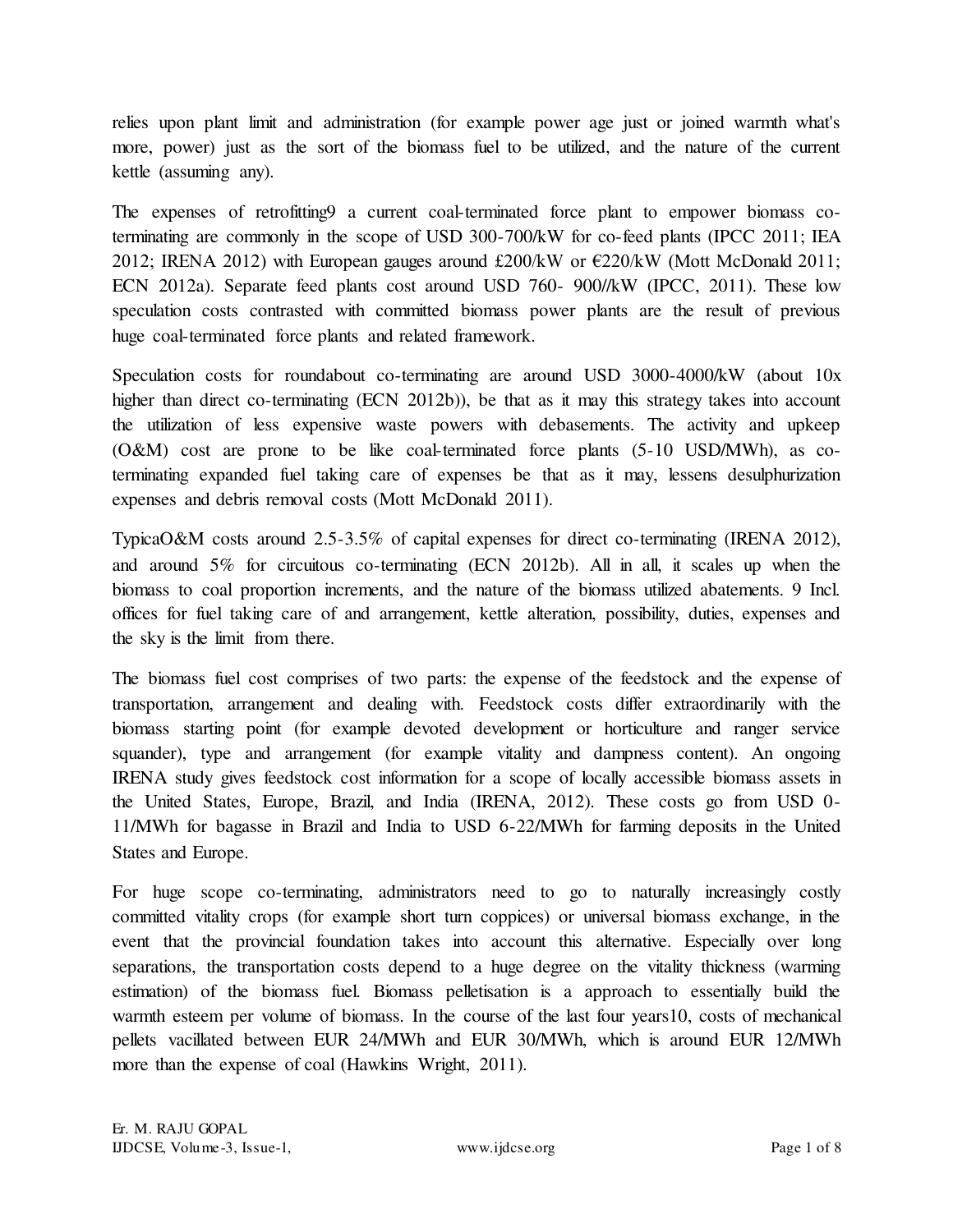Considering the two segments, enormous scope biomass co-terminating would regularly surpass the expense of coal. In Germany, DENA (2011) expect a premium of EUR 12/MWhe on coal, with future premiums extending among 0 and EUR 20/MWhe in 2030, contingent upon coal costs. In any case, this cost distinction can be survived if the cost of CO2 outflow remittances is adequately high. The levelised cost of power (LCOE) for biomass co-terminating, which considers the previously mentioned cost segments, changes generally.

The IPCC proposes a range from USD 22/MWhe to USD 67/MWhe at a rebate pace of 7%, where the genuine cost will rely unequivocally upon the fuel cost (expected go somewhere in the range of 0 and 18 USD/MWh), the speculation costs (430-900 USD/kW), and the plant limit factor (70-80%), among different variables (IPCC, 2012). The IEA proposes a scope of LCOE between USD 80-120/MWh in view of feedstock costs between USD 29-43/MWh (IEA 2012), while IRENA proposes a range between USD 44-130/MWh (IRENA 2012). Supportability, POTENTIAL AND BARRIERS While co-terminating is by all accounts at present one of the most proficient alternatives to abuse biomass for vitality use, its maintainability and potential are firmly connected together also, rely upon the general maintainability of the biomass assets. In 2009, the worldwide coal-terminated power age limit was around 1580 GW (IEA, 2011)11, creating about 42% of the world's power creation (IEA ETSAP, 2010a) and emanating 8.56 Gt of CO2. The substitution of 10% of this coal power limit would take into consideration about 150 GW biomass power limit (for example about 2.5-times the current introduced biomass power limit) and decrease the CO2 emanations by some 0.5 Gt every year. Since insights on the current utilization of co-terminating are questionable, a demonstrative supposition of  $1\%$  to  $10\%$  coterminating in around 200 force plants (with a normal limit of 500MW) prompts 1 to 10 GW of co-terminating limit and recommends that the presently misused co-terminating potential is in the single-digit rate range.12 The real specialized potential for co-terminating will depend especially on what will occur with coal-terminated force stations. In a few European nations, the portion of coal will decrease hence lessening the potential for biomass co-terminating. Notwithstanding, internationally the utilization of coal for power age is anticipated to increment (for example IEA, 2011) – however a few examinations likewise venture a potential decay, for example EREC/Greenpeace, 2010 – , which implies that the business potential will rely upon nearby biomass costs, the expenses of all inclusive exchanged biomass pellets, and nearby strategies to diminish the GHG emanations. In 2010, the utilization of biomass for force and warmth age has arrived at the degree of 62 GW of intensity limit and 280 GWth/y of warming limit around the world (REN21, 2011).

This incorporates the utilization of strong, fluid furthermore, vaporous biomass in committed biomass power and CHP plants just as co-terminating. A solid increment in biomass coterminating suggests the conversation starters of the supportability and accessibility of the feedstock supply, which could likewise be utilized for the creation of biofuels also, bio-ethylene (ETSAP P10, I13). Contingent upon suppositions about agrarian and ranger service deposits, future harvest yields, land accessibility for vitality crops, segment extension and populace diet,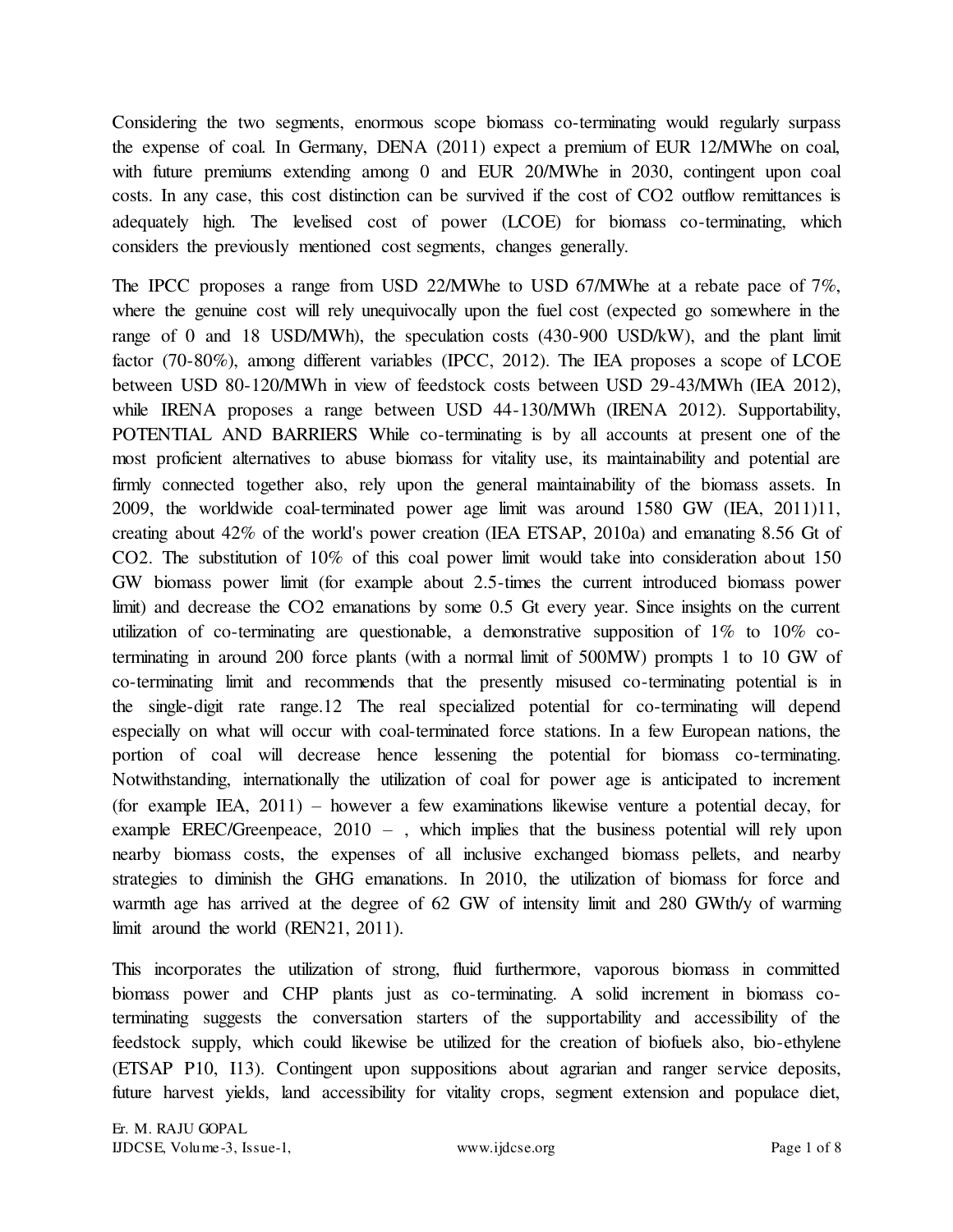gauges of the bio-vitality asset potential differ in a wide go (IC 2011). A few examinations bolster the position that due to contending request between nourishment creation, vitality and modern uses, no extension potential exists for vitality creation from biomass. Others contemplates see a hypothetical capability of up to 1500 EJ every year (it would be ideal if you note that the current worldwide essential vitality supply is in the request for 510 EJ every year). Of course,

practical appraisals should just incorporate maintainable biomass assets, for example biomass and related land-utilize that can't be utilized for nourishment creation and are good with a supportable utilization of land from the natural and atmosphere perspective. On this premise, the IPCC exceptional report on sustainable vitality recognized an arrangement potential for biomass vitality use in the scope of 100 to 300 EJ every year, 11 The IEA utilizes a worldwide limit factor for coal of practically 60%. 12 Please note that this characteristic representation of the specialized co-terminating potential dismisses factors obliging the genuine potential, especially biomass asset accessibility, the genuine co-terminating retrofitting capability of existing coal power plants, which relies upon the age of the office, the essential productivity, the current heater and the heap factor (cf. beneath or Hansson et al. 2010). for the most part dependent on ligno-cellulosic feedstock, deposits also, biomass that are not in rivalry with other essential needs.

The gauge incorporates force and warmth age (counting co-terminating) and creation of biofuels (IPCC, 2011). Misusing a noteworthy piece of this potential would at any rate require a colossal exertion what's more, the need to determine the duality between heat and power and biofuels.  $\Box$ Potential for creating nations - Co-terminating offers focal points for rising and creating nations as the utilization of waste structure ranger service and horticulture will increment the monetary estimation of these divisions, which are generally solid segments of the economy in these nations (IEA Bioenergy, 2009). Rather than being consumed on fields, as usually done, agrarian waste could be utilized gainfully in co-terminating power-plants13.

 In any case, the global participation is expected to guarantee the ecological and social supportability of biomass abuse, for example guarding against landgrabbing or then again deforestation, biodiversity misfortune in association with enormous scope monoculture, and so forth.). Of key significance is that biomass co-terminating has been perceived as a moderation innovation by the UNFCCC, what's more, nations can sell carbon credits related with their coterminating ventures. Additionally significant is biomass exchanging, which is expanding quick determined by high petroleum derivative costs and strategies to lessen the GHG emanations. While practically no woody biomass was exchanged in 2000, the worldwide 2009 net exchange of woody pellets added up to around 75 PJ (IEA Bioenergy, 2011b). Desires are that up to 5% of absolute biomass use in 2020 could be sourced by global exchange, with North America, Africa, Brazil and Russia as the major providers.